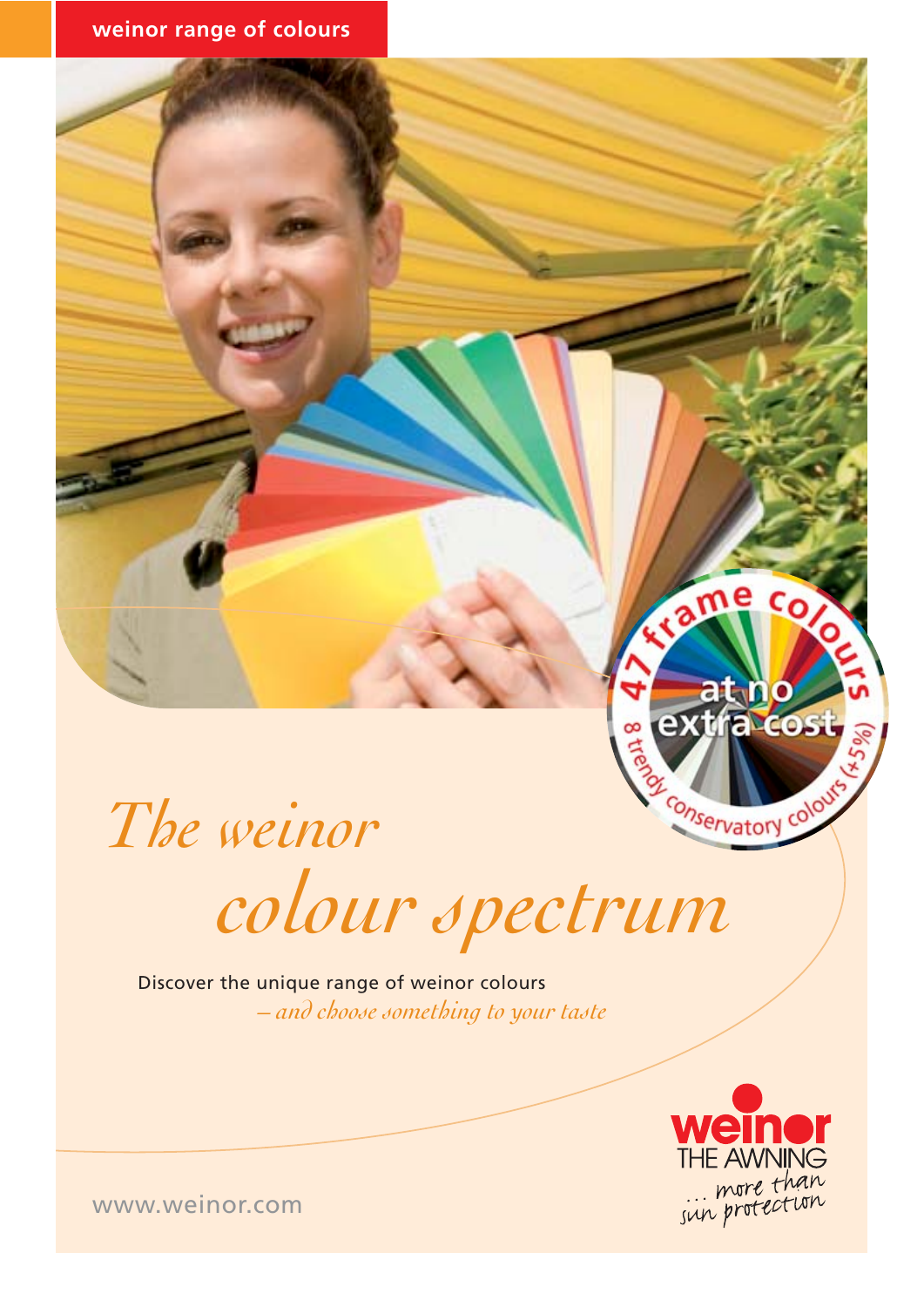### **weinor range of colours**



#### **Individual choice of colours**

Your house reflects your own personality. weinor can offer you a wide spectrum of fabulous frame colours to match it. That way you can match your awning, your conservatory or your patio roof to the façade, the windows or even your garden furniture.





*Just the right colour …*

… for your awning, your conservatory or your patio roof

#### **weinor range of colours**

Whether you prefer bright spring colours or soft, subdued autumn tones – with weinor you will find just the right shade – sorted by season – to suit your home and furnishings, and so to create an overall feeling of harmony.

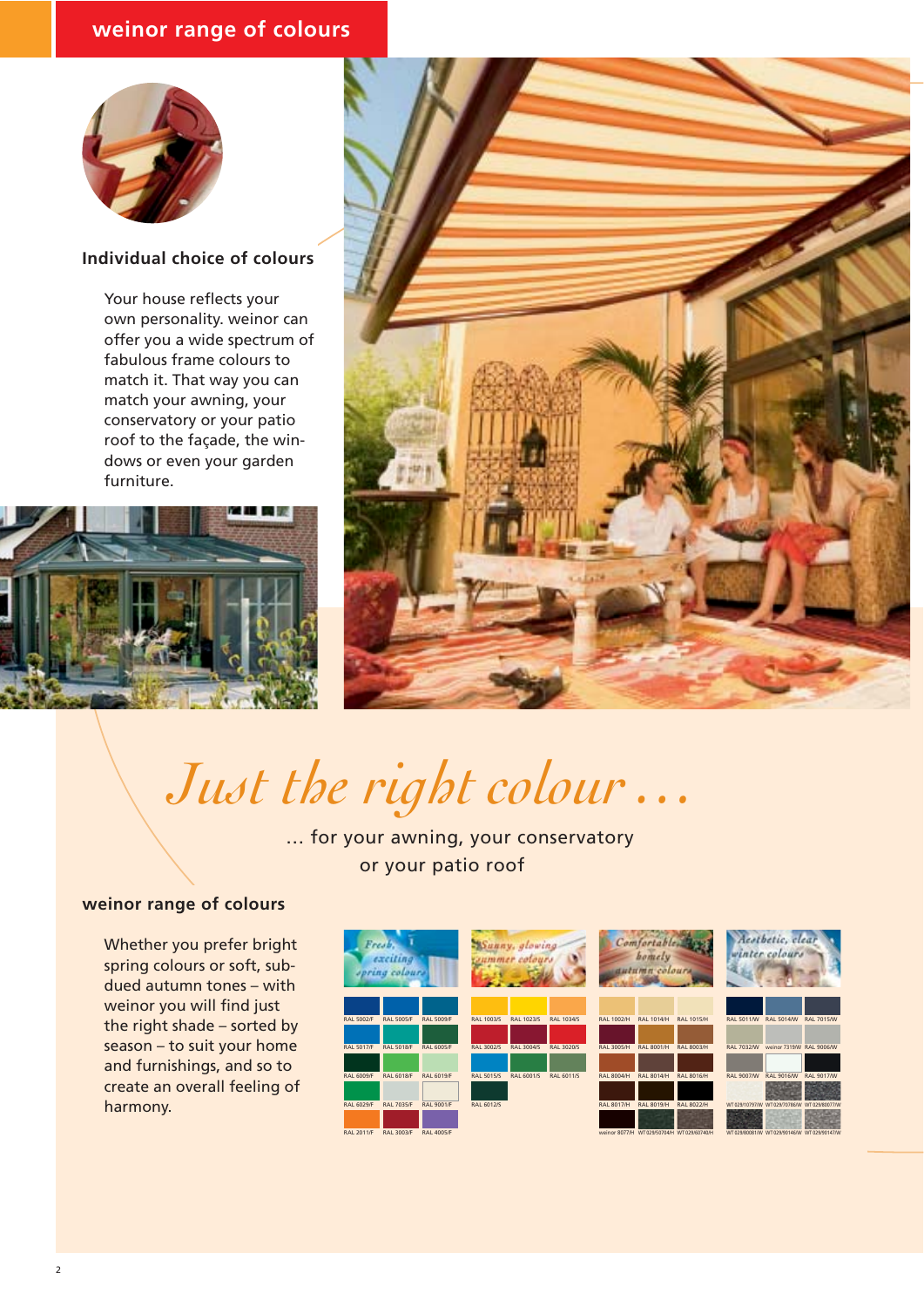

#### **Exclusively from weinor: a big choice of colours**

Choose from 47 standard frame colours, 8 scratch-resistant and robust trendy conservatory colours (5% surcharge) as well as another 200 special RAL colours for your awning.

# *Consistent colour on all our products – all coated in the same place*



#### **Identical colours thanks to in-house powder coating**

The weinor high tech powder coating plants in Cologne and Moeckern make it possible: you can choose between 47 standard RAL impact and scratch resistant silky lustre colours for your weinor products at no extra cost. Modern technology and the highest standards guarantee top weinor quality. Even with different products (e.g. awning, lighting, heating), you can be certain that the colours will be identical and have exactly the same gloss level.



#### **Trendy conservatory colours**

Thanks to their scratch resistant surface, the eight trendy conservatory colours in quality metallic look, as shown above, are particularly robust.



#### **Finding the right colour is simple**

You will find inspiration and ideas with the new weinor RAL colour fans which show not only frame colours, but also house facades and patio surfaces. Your dealer's experienced staff will be pleased to advise you.